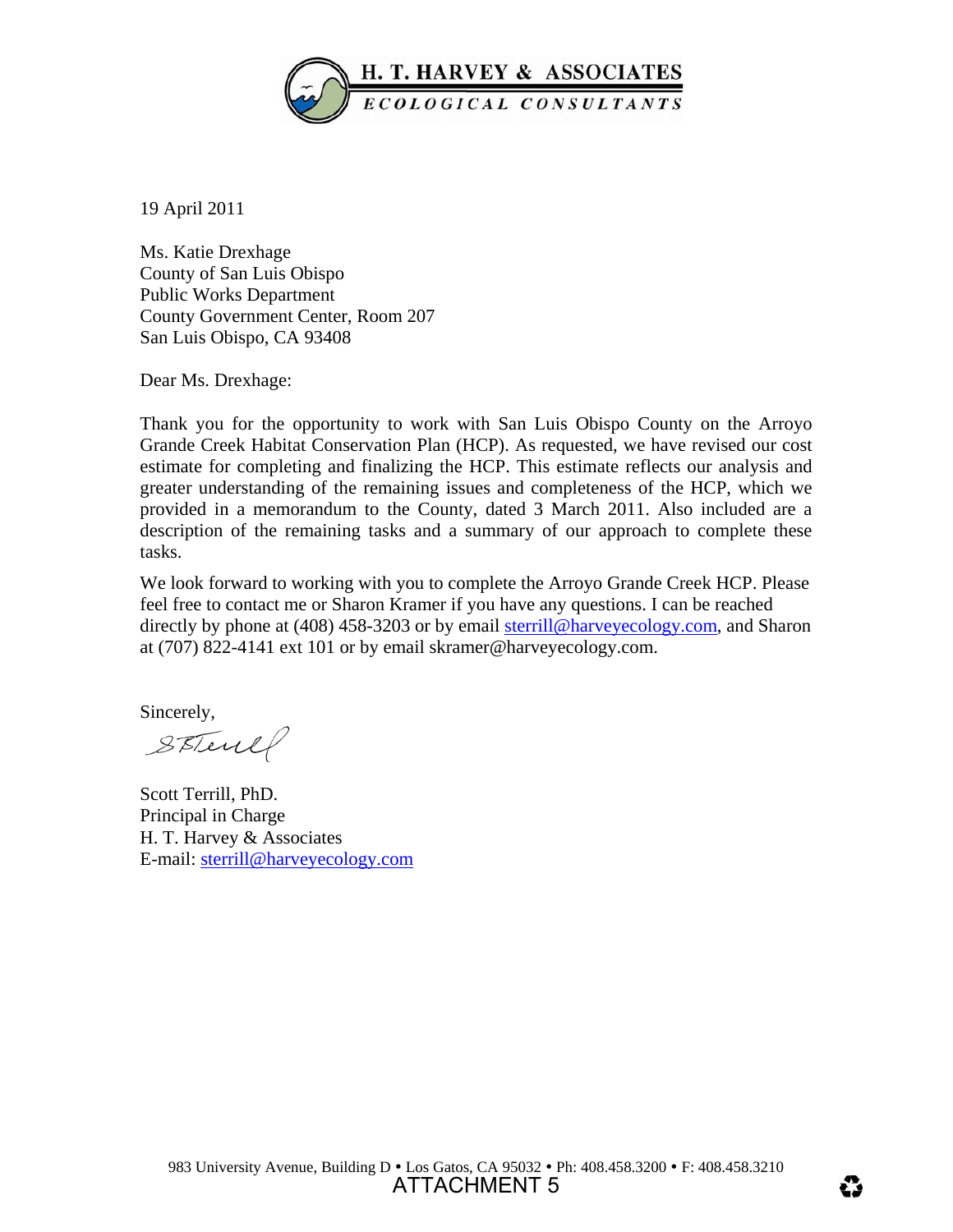**Task 1: Scoping meeting.** Sharon Kramer would travel to San Luis Obispo to assist the County in conducting a public scoping meeting. Christine Hamilton would assist in preparation for the public scoping meeting, including preparing handouts and/or presentation materials. Travel costs were not budgeted for this task, in anticipation that it could be coordinated with travel for other meetings (for Task 2, or "additional tasks" below).

**Task 2: Updates for Zone 3 and TAC.** Sharon would travel to San Luis Obispo three times over the course of a year to attend three Zone 3, and three TAC meetings (assumes attendance at one Zone 3 and one TAC meeting per trip). The cost of travel between Arcata and San Luis Obispo is significant and is included in the Task 2 budget. Costs can be saved by participating by conference call.

**Task 3: Draft HCP.** Based on our section-by-section review of the 2009 draft HCP provided in a 3 March 2011 memorandum to the County, we estimated the number of hours it would take to complete each section. We concluded that the Project Description, Environmental Setting, Conservation Plan, and Take Assessment sections in particular would require significant effort and time to complete; we estimated these sections as being 5%, 50%, 10%, and 25% complete, respectively. Sharon would play a significant role in drafting the Conservation Plan and the Take Assessment sections based on negotiations and discussions with the County and the agencies. Christine Hamilton would play a lead role in gathering and incorporating this information into all sections of the HCP. We included time for our GIS staff to create high-quality maps to help convey the covered area and environmental setting. Reviews (based on expertise) would be conducted by Jeff Wilkinson (amphibian expert) and Adam Wagschal (fisheries expert), and Sheri Woo (technical editor) would provide technical editing. Dr. Scott Terrill (Principal-incharge) would conduct a final review for consistency and quality.

**Task 4: Administrative Draft HCP Review and Revisions.** A complete draft HCP will be submitted to the County for review. After County review, we would revise the HCP and provide the revised version ("Administrative Review Draft") to the County for agency review. After receiving agency comments, we would work with the County to respond. If the County does not agree with agency comments, it may be necessary to have additional meetings with the agencies to work through their comments: we did not provide a budget for these meetings. Ultimately, HTH will prepare a revised HCP for public review. Christine Hamilton would play a lead role in editing the HCP based on the County and agency comments, with reviews (based on expertise) by Jeff Wilkinson, Adam Wagschal, and Sharon Kramer. Sheri Woo would provide technical editing and would insure regulatory compliance. Dr. Scott Terrill would conduct a final review for consistency and quality.

**Task 5: Draft HCP and NOA.** HTH will prepare a Notice of Availability that the draft HCP is ready for public review. Christine would play a lead role in preparing the notice, with assistance and review by Sharon.

**Task 6: Draft IA.** HTH will prepare a draft Implementing Agreement for review by the County and the agencies. Christine would play a lead role in preparing the notice, with assistance and review by Sharon.